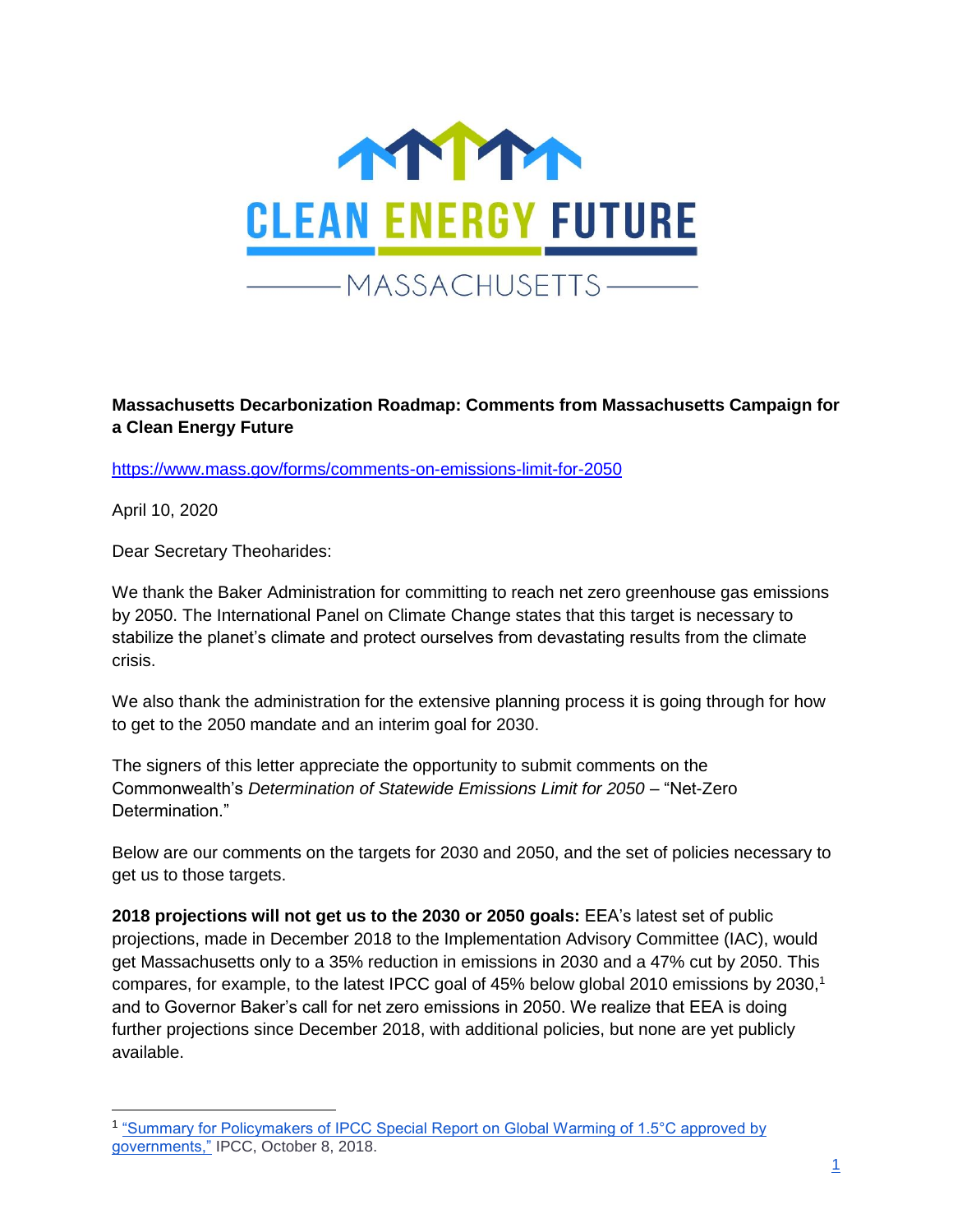To get to net zero by 2050, on a straight line from the present the state must cut emissions by approximately 50% by 2030, including any offsets. Given that much of the world will have difficulty achieving the IPCC's 45% target, Massachusetts should be a leader and set its target for 2030 substantially above 50%. The Administration's policy scenarios and modeling should include the most ambitious possible 2030 goal.



**2019 IAC policies inadequate for 2030 goal without carbon pricing:** Given the state of the science on the climate crisis, it is critical that we achieve not only the 2050 target but also the shorter-term target for 2030. The inventory of policies put out by the IAC in August of 2019 are unlikely to get us to a 50% reduction by 2030, because most of them are long-term in their impacts. These include, for example, further extension of building codes, promoting alternatives to driving, "integrate transportation and land use planning," and "ensure Massachusetts' electricity distribution system is 2050-compliant."

The IAC inventory includes carbon pricing in three places – for buildings (Policy #1, "mandatory emission reductions," pages 2 and 7), transportation (Policy #3, "price transportation externalities," pages 6 and 30), and economy-wide ("Regional/State/Federal and economywide", page 31). All three of these policies must be fully considered and included in the modeling for the GWSA targets.

**TCI will not get us to 2030 target:** The Transportation and Climate Initiative (TCI), based on the strongest scenario modeled, with a 25% reduction in transportation emissions, will only yield us an additional 3% decrease in economy-wide emissions by 2030 (federal fuel efficiency standards, which make up 19% of TCI's reductions in transportation, are already in the 2018 projection). Thus, carbon pricing extended to the buildings sector and economy-wide must be implemented in the near future if we are to reach the 2030 target.

**Protection of low and moderate income people:** Carbon pricing policy must ensure that low and moderate income people who are the most impacted by climate change come out financially ahead. This will require both targeted infrastructure investments that help these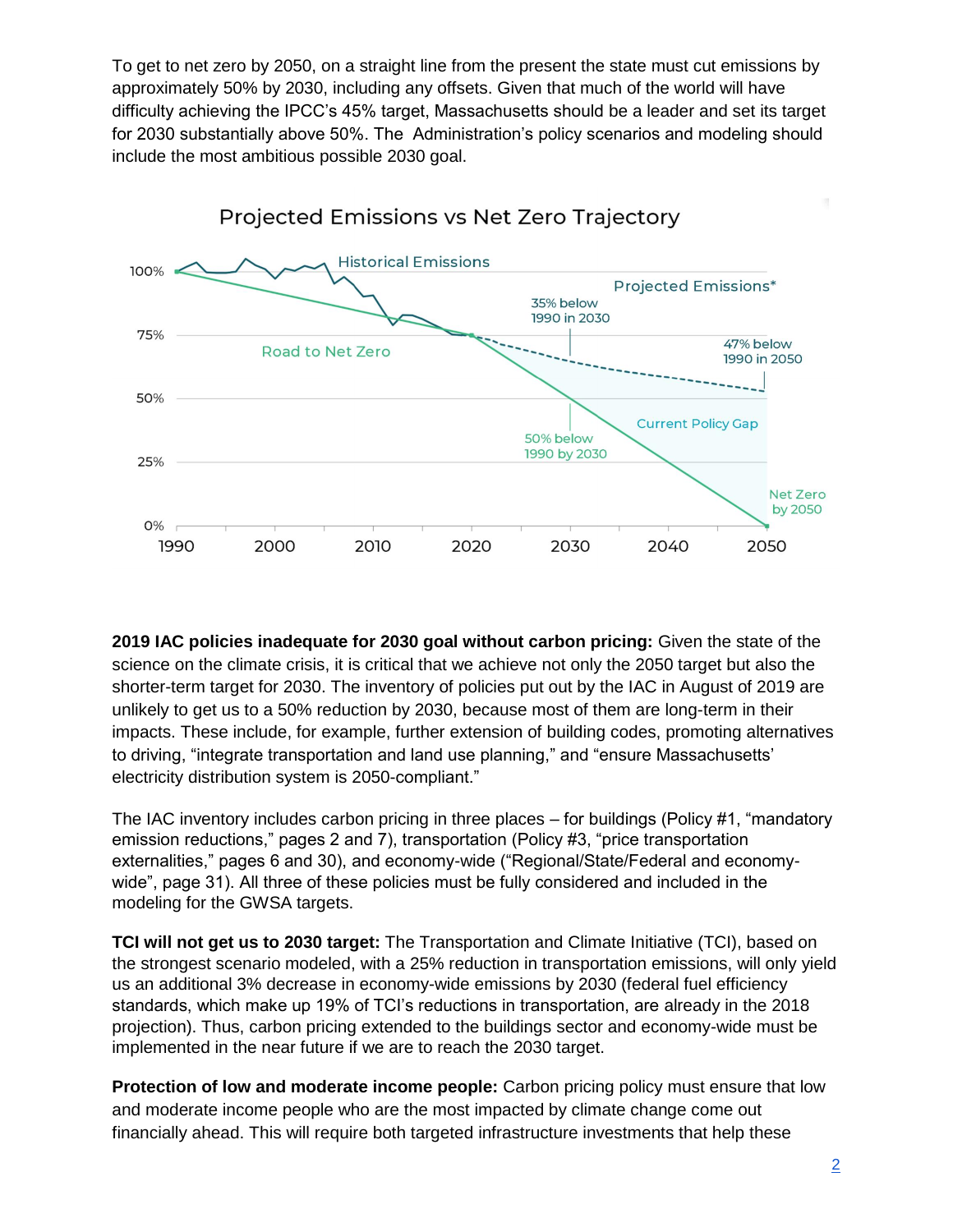communities transition to low-carbon energy sources and income-based rebates to offset cost increases due to carbon pricing.

**Spending the revenues:** Billions of dollars will be needed to pay for the improvements in buildings and transportation needed to cut emissions sharply. Carbon pricing, from RGGI, TCI, and buildings can yield over \$1 billion a year in revenues, as shown in the table below.

It is also sufficient to provide a high level of funding for Environmental Justice (EJ) populations. To help all members of society transition to cleaner options, at least 40% of investment funds should be directed to projects that enable low and moderate income people and Environmental Justice populations to reduce greenhouse gas emissions.

| <b>Carbon pricing sectors</b>                | Annual revenue \$ millions <sup>2</sup> |
|----------------------------------------------|-----------------------------------------|
| <b>RGGI</b>                                  | \$90                                    |
| TCI (20% vs 25% cut in emissions)            | \$150 to \$590                          |
| Buildings - rising from \$20 to \$40 per ton | \$330                                   |
| 3 sectors                                    | \$570 to \$1,010                        |
| To EJ populations at 40% of total funding    | \$230 to \$400                          |

**Health and other co-benefits:** A recent study by coalition member Climate XChange showed that in California's cap-and-trade program the public health and GHG reduction benefits of the investments made with the funds raised were almost five times the cost of the programs. $3$  We would urge EEA to fully model these health benefits in looking at the benefit-cost of its climate change programs, along with other co-benefits such as increases in employment.

 $2$  Projections made by Climate XChange based on expected emissions and price per ton.

<sup>3</sup> [Cap-and-Trade in California: Health and Climate Benefits Greatly Outweigh Costs,](https://climate-xchange.org/2020/03/16/cap-and-trade-in-california-health-and-climate-benefits-greatly-outweigh-costs/) Climate XChange, March 2020.